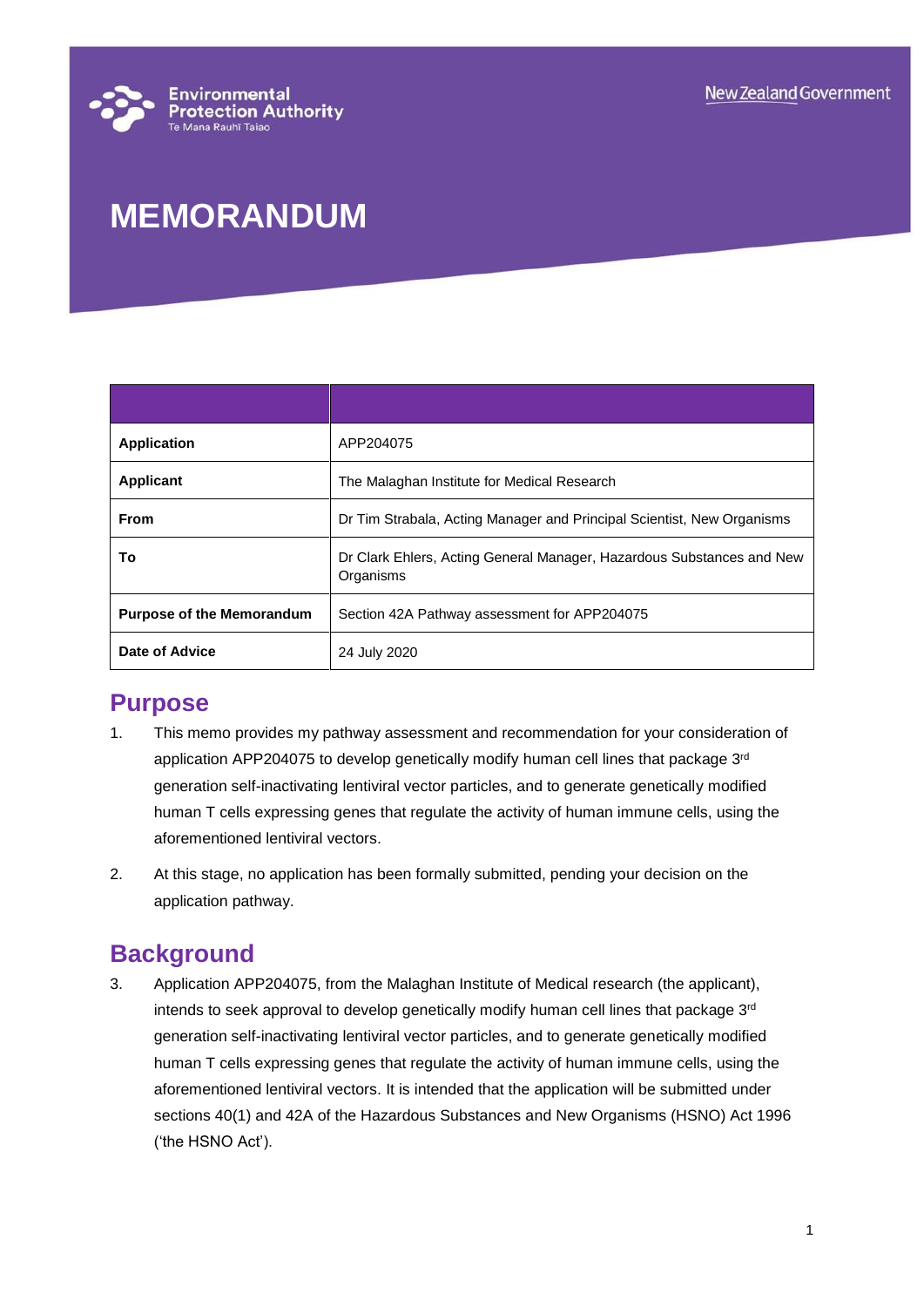# **Statutory criteria for pathway assessment – s42A**

- 4. Under section 42A of the HSNO Act, an application made under section 40(1) to develop a new organism may, instead of specifying the information required by or under section 40(2), describe:
	- (a) a project for the development of genetically modified organisms; and
	- (b) the identity of the host organisms; and
	- (c) the nature and range of the proposed genetic modifications.
- 5. If an application provides all of the above information, the EPA may decide to undertake a rapid assessment of the adverse effects of carrying out the project if it is satisfied that:
	- (a) any host organism specified for the project meets the criteria for host organisms prescribed in the Hazardous Substances and New Organisms (Low-Risk Genetic Modification) Regulations 2003 (Low-Risk Regulations) (i.e. are either **"category 1 host organisms"** or **"category 2 host organisms"**); and
	- (b) any genetic modification specified for the project meets the criteria for genetic modification procedures prescribed in the Low-Risk Regulations (i.e. are either **"category A genetic modifications"** or **"category B genetic modifications"**).
- 6. The decision to undertake a rapid assessment under section 42A of the HSNO Act is currently sub-delegated to the Manager, New Organisms, by the Chief Executive<sup>1</sup> under the instrument of delegation effective as of 6 March 2020. However, as I am currently the Acting Manager, New Organisms, but I am conducting this assessment under my usual role of Principal Scientist, New Organisms, the decision must be undertaken by the General Manager of Hazardous Substances and New Organisms.

### **Assessment of the application against statutory criteria**

l

7. I have assessed the application against the statutory criteria and my findings are set out in the table below.

| <b>Checklist</b>                                                                                  | <b>Yes</b> | <b>No</b> | <b>Details</b>                                                                                                                                                                                                  |
|---------------------------------------------------------------------------------------------------|------------|-----------|-----------------------------------------------------------------------------------------------------------------------------------------------------------------------------------------------------------------|
| Information Requirements (s 42A(1))                                                               |            |           |                                                                                                                                                                                                                 |
| Does the application describe a project for the development<br>of genetically modified organisms? |            |           | To develop genetically modify human<br>cell lines that package 3 <sup>rd</sup> generation<br>self-inactivating lentiviral vector<br>particles, and to generate genetically<br>modified human T cells expressing |

<sup>1</sup> Per the sub-delegation dated 6 March 2020 from the Chief Executive to the Manager, New Organisms, under delegated authority dated 6 May 2016 from the EPA to the Chief Executive pursuant to section 19 of the Act.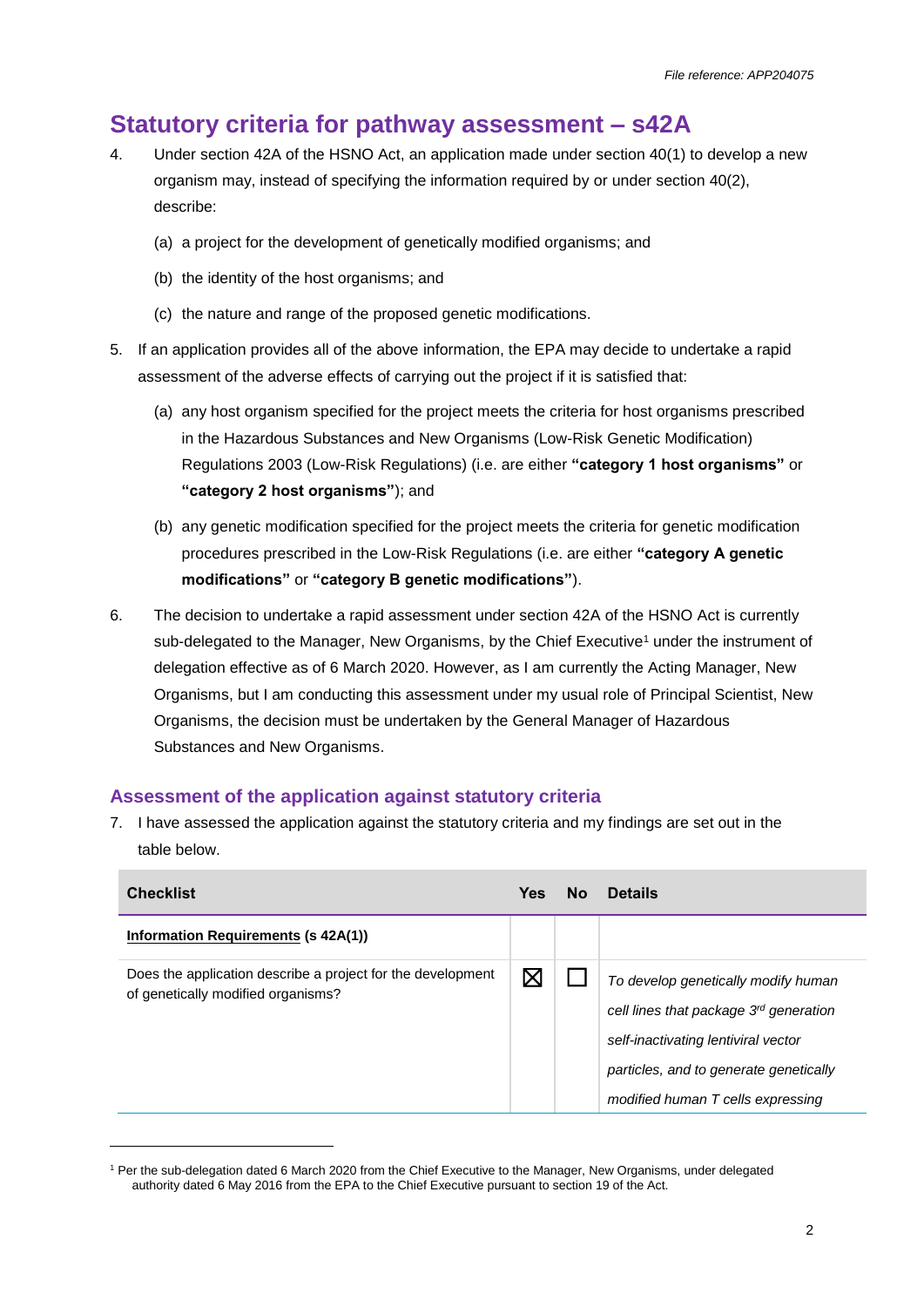| <b>Checklist</b>                                                                                                                                                                              | <b>Yes</b>  | <b>No</b> | <b>Details</b>                                                                                                                                                                                                                                                                         |
|-----------------------------------------------------------------------------------------------------------------------------------------------------------------------------------------------|-------------|-----------|----------------------------------------------------------------------------------------------------------------------------------------------------------------------------------------------------------------------------------------------------------------------------------------|
|                                                                                                                                                                                               |             |           | genes that regulate the activity of<br>human immune cells, using the<br>aforementioned lentiviral vectors.                                                                                                                                                                             |
| Does the application describe the identity of the host<br>organisms?                                                                                                                          | ⊠           |           | Human (Homo sapiens) cell lines (See<br>Schedule)                                                                                                                                                                                                                                      |
| Does the application describe the nature and range of the<br>proposed genetic modifications?                                                                                                  | $\boxtimes$ |           | Packaging of 3rd generation self-<br>inactivating lentiviral vector particles in<br>human cell lines, and generation of<br>genetically modified human T cells<br>expressing genes that regulate the<br>activity of human immune cells, using<br>the aforementioned lentiviral vectors. |
| Host Organisms (s 42A(2)(a) & regs 6 & 7)                                                                                                                                                     |             |           |                                                                                                                                                                                                                                                                                        |
| Are the host organisms clearly identifiable and classifiable<br>according to genus, species, and strain or other sub-specific<br>category as appropriate?                                     | $\boxtimes$ |           | Human (Homo sapiens) cell lines (See<br>Schedule)                                                                                                                                                                                                                                      |
| <b>Category 1 host organisms</b>                                                                                                                                                              |             |           |                                                                                                                                                                                                                                                                                        |
| Do the host organisms satisfy all of the following:<br>(a) are not normally able to (or contain infectious agents<br>normally able to) cause disease in humans, animals,<br>plants, or fungi; | IX          |           |                                                                                                                                                                                                                                                                                        |
| (b) do not produce desiccation-resistant structures, such<br>as spores or cysts, that can normally be<br>disseminated in the air;                                                             | $\boxtimes$ |           |                                                                                                                                                                                                                                                                                        |
| (c) are characterised to the extent that their main<br>biological characteristics are known; and                                                                                              | $\boxtimes$ |           |                                                                                                                                                                                                                                                                                        |
| (d) do not normally infect, colonise, or establish in<br>humans.                                                                                                                              | ⊠           |           |                                                                                                                                                                                                                                                                                        |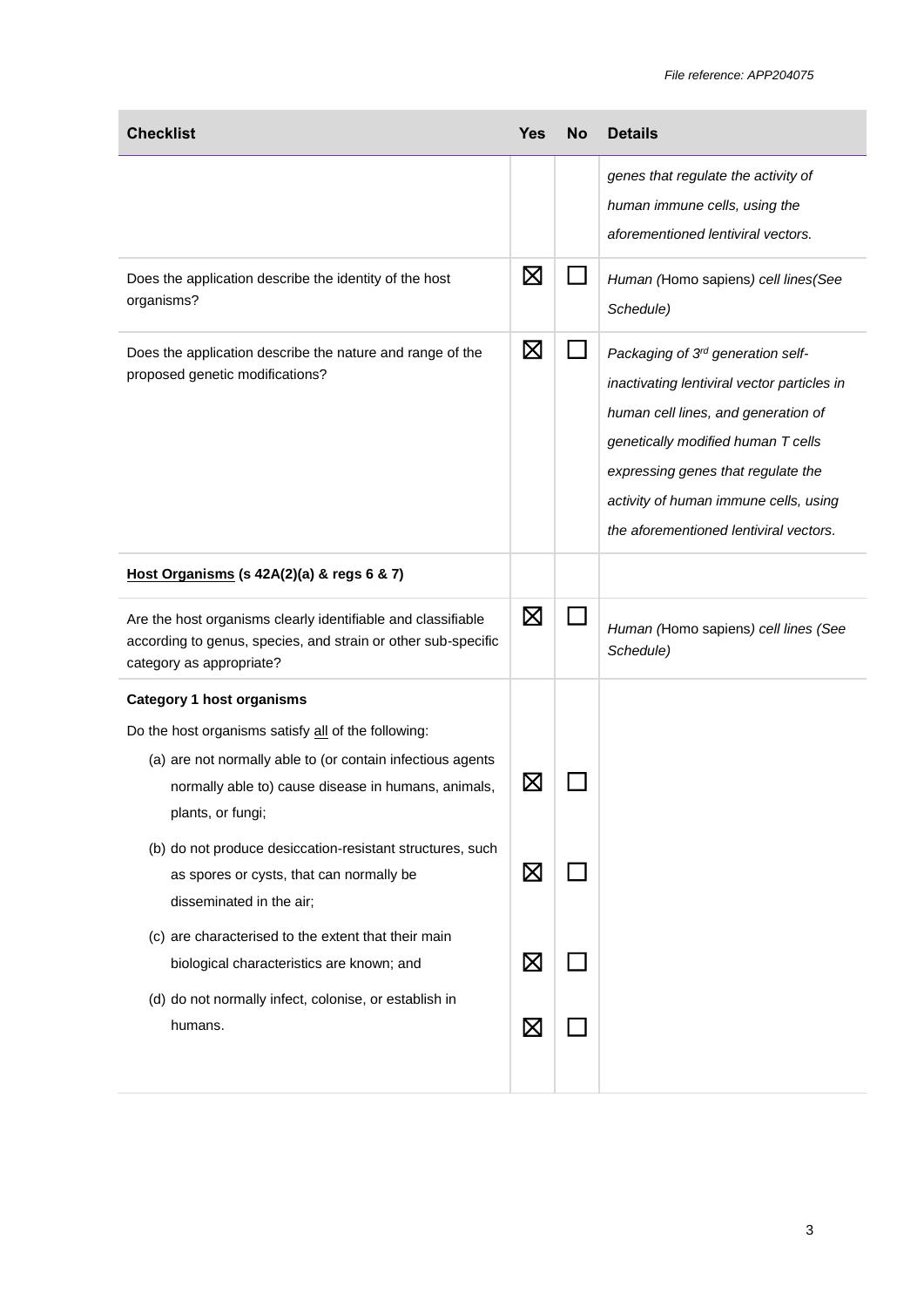| <b>Checklist</b>                                                                                                                                                                    |                                                                                                                           | <b>Yes</b> | <b>No</b> | <b>Details</b> |
|-------------------------------------------------------------------------------------------------------------------------------------------------------------------------------------|---------------------------------------------------------------------------------------------------------------------------|------------|-----------|----------------|
|                                                                                                                                                                                     | <b>Category 2 host organisms</b>                                                                                          |            |           |                |
|                                                                                                                                                                                     | Are the host organisms either:                                                                                            |            |           |                |
|                                                                                                                                                                                     | (a) micro-organisms of risk group $12$ or risk group $23$ that                                                            |            |           |                |
| either:                                                                                                                                                                             |                                                                                                                           |            |           |                |
| (i)                                                                                                                                                                                 | are or contain an infectious agent pathogenic<br>to humans, animals, plants, or fungi; or                                 |            |           |                |
| (ii)                                                                                                                                                                                | produce desiccation-resistant structures,<br>such as spores or cysts, that may normally<br>be disseminated in the air; or |            |           |                |
| (iii)                                                                                                                                                                               | are not characterised to the extent that its<br>main biological characteristics are known; or                             |            |           |                |
| (iv)                                                                                                                                                                                | normally infect, colonise, or establish in<br>humans;                                                                     |            |           |                |
| (b) a mammalian cell line containing active viruses or<br>infectious agents normally able to cause disease in<br>humans;                                                            |                                                                                                                           |            |           |                |
| (c) a whole animal, vertebrate or invertebrate, including<br>oocytes, zygotes, early embryos, and other cells able<br>to grow without human intervention into a whole<br>animal; or |                                                                                                                           |            |           |                |
| (d) a whole plant either:                                                                                                                                                           |                                                                                                                           |            |           |                |
| (i)                                                                                                                                                                                 | with a reproductive structure and that is not<br>kept in a closed container; or                                           |            |           |                |
| (ii)                                                                                                                                                                                | with a reproductive structure and that is kept<br>in a closed container; or                                               |            |           |                |
| (iii)                                                                                                                                                                               | without a reproductive structure and that is<br>not kept in a closed container.                                           |            |           |                |
|                                                                                                                                                                                     |                                                                                                                           |            |           |                |

l

<sup>&</sup>lt;sup>2</sup> Risk group 1 means micro-organisms that are unlikely to cause diseases in humans, animals, plants, or fungi.

<sup>&</sup>lt;sup>3</sup> Risk group 2 means micro-organism that: (a) may cause disease in humans, animals, plants, or fungi but are unlikely to be a serious hazard to laboratory personnel, the community, animals, or the environment; and (b) have effective treatment and preventive measures with respect to any infections that they may cause; and (c) present a limited risk of the spread of infection.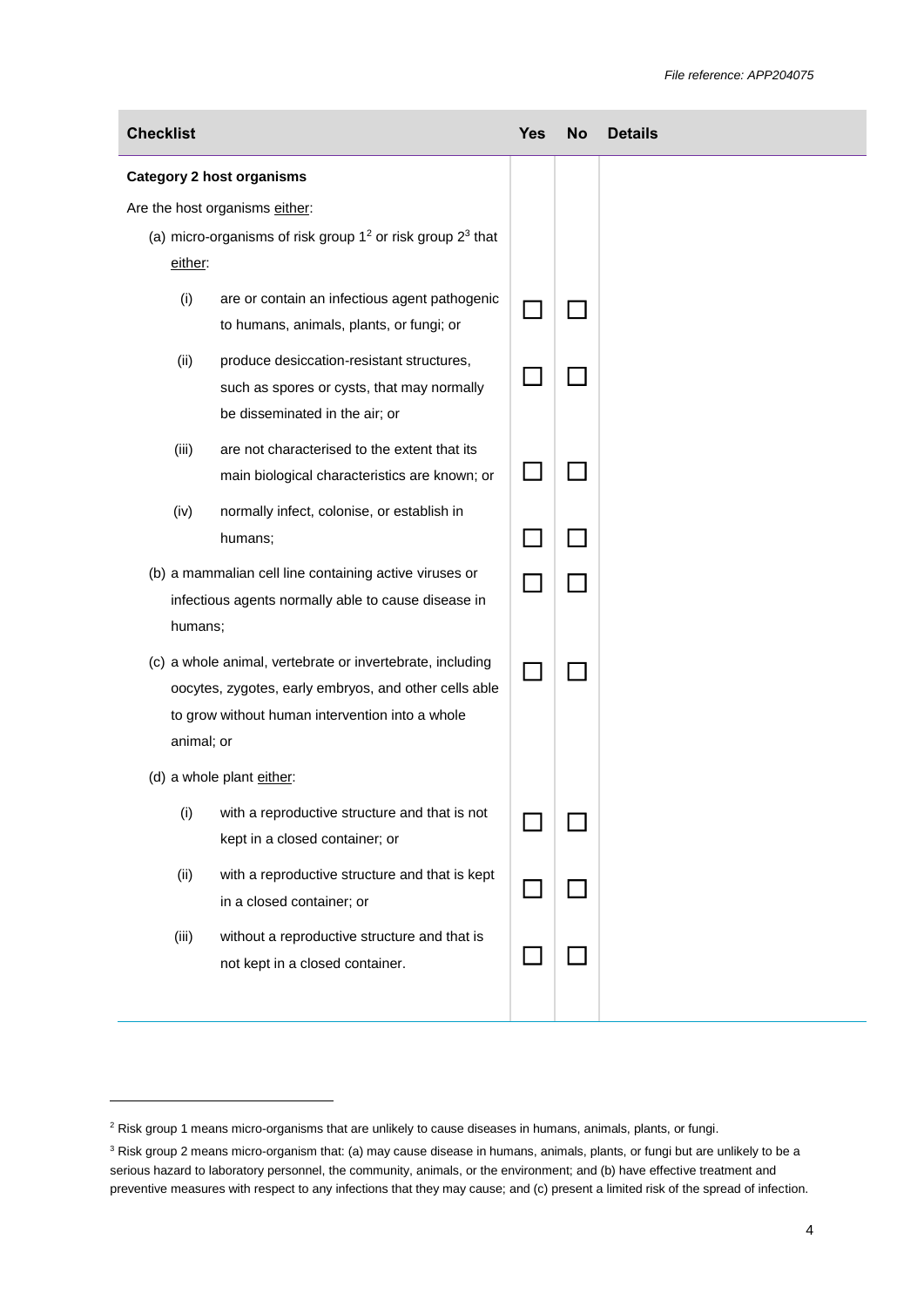| <b>Checklist</b>                                                                                                                                                                                                                                                                                                                                                                                                                                                                                                                                                | <b>Yes</b> | <b>No</b> | <b>Details</b> |
|-----------------------------------------------------------------------------------------------------------------------------------------------------------------------------------------------------------------------------------------------------------------------------------------------------------------------------------------------------------------------------------------------------------------------------------------------------------------------------------------------------------------------------------------------------------------|------------|-----------|----------------|
| Proposed genetic modifications (s42A(2(b) & regs 4 & 5)<br>Do the proposed genetic modifications involve any of the<br>developments specified in the Schedule to the Low-Risk<br>Regulations (being developments that are considered not to<br>be low-risk modifications)?                                                                                                                                                                                                                                                                                      |            | ⊠         |                |
| <b>Category A genetic modification</b><br>Do the proposed genetic modifications satisfy all of the<br>following:<br>(a) involve a category 1 host organism;<br>carried out under a minimum of PC1 containment <sup>4</sup> ;<br>(b)<br>do not increase the pathogenicity, virulence, or<br>(c)<br>infectivity of the host organism to laboratory<br>personnel, the community, or the environment; and<br>do not result in the genetically modified organism<br>(d)<br>having a greater ability to escape from containment<br>than the unmodified host organism. |            |           |                |

l

 $^4$  PC1 containment means (a) the conditions for the physical containment of organisms described as Physical Containment Level 1 (PC1) in AS/NZ containment standard 2243.3:2002 (Safety in Laboratories Part 3: Microbiological Aspects and Containment Facilities); and (b) the modifications referred to in the following MAF Biosecurity Authority containment standards: (i)154.03.02 (31 October 2002) (containment facilities for micro-organisms): (ii) 154.03.03 (31 October 2002) (containment facilities for vertebrate laboratory animals): (iii) 154.02.08 (31 October 2002) (transitional and containment facilities for invertebrates): (iv) 155.04.09 (24 March 2003) (containment facilities for new organisms, including genetically modified organisms, of plant species).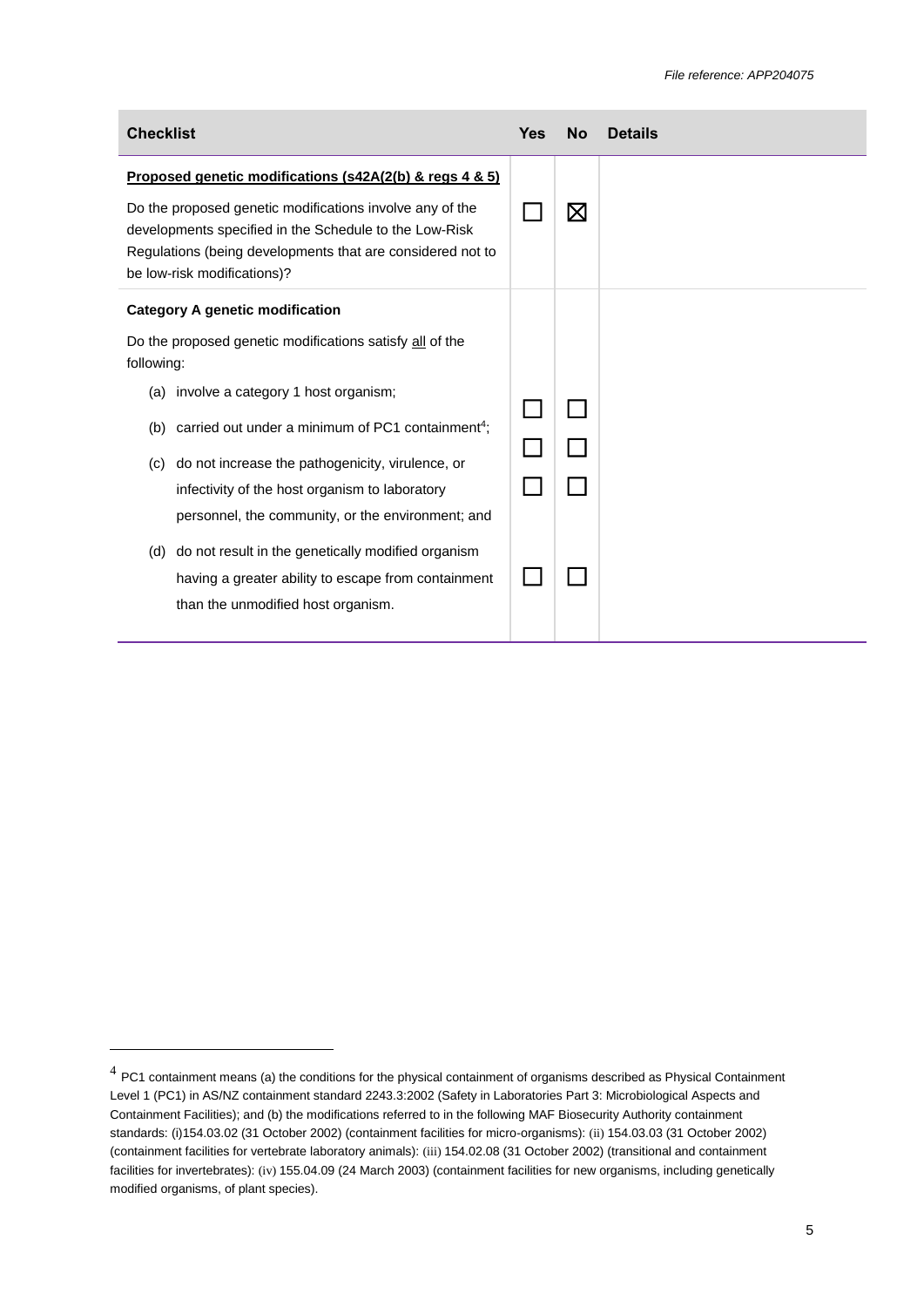|     |            |     | <b>Category B genetic modification</b>                                                                                                                                                           |             |           |  |
|-----|------------|-----|--------------------------------------------------------------------------------------------------------------------------------------------------------------------------------------------------|-------------|-----------|--|
|     |            |     | Do the proposed genetic modifications satisfy the following:                                                                                                                                     |             |           |  |
|     | and either |     | (a) carried out under a minimum of PC2 containment <sup>5</sup> ;                                                                                                                                | Х           |           |  |
|     |            |     | (b) if a category 1 host organism is used both of the<br>following are satisfied:                                                                                                                |             |           |  |
|     | (i)        |     | the nucleic acid that is introduced is be<br>characterised to the extent that either;                                                                                                            |             |           |  |
|     |            |     | (A) its sequence is known; or                                                                                                                                                                    | ⊠           |           |  |
|     |            |     | (B) its gene function is understood; and                                                                                                                                                         | $\boxtimes$ |           |  |
|     | (ii)       |     | the modification does not result in either of<br>the following:                                                                                                                                  |             |           |  |
|     |            |     | (A) a genetically modified organism that is<br>more pathogenic, virulent, or infectious to<br>laboratory personnel, the community, or<br>the environment than a category 2 host<br>organism; and |             | $\bowtie$ |  |
|     |            |     | (B) the genetically modified organism having<br>a greater ability to escape from<br>containment than the unmodified host<br>organism.                                                            |             |           |  |
| (C) |            |     | if a category 2 host organism is used both of the                                                                                                                                                |             |           |  |
|     |            |     | following criteria are met:                                                                                                                                                                      |             |           |  |
|     | (i)        |     | the modification involves either:                                                                                                                                                                |             |           |  |
|     |            |     | (A) a host organism that is not normally able<br>to cause disease in humans, animals,<br>plants, or fungi; or                                                                                    |             |           |  |
|     |            | (B) | a host organism that is normally able to<br>cause disease in humans, animals,<br>plants, or fungi provided that the nucleic                                                                      |             |           |  |

l

 $5$  PC2 containment means (a) the conditions for the physical containment of organisms described as Physical Containment Level 2 (PC2) in AS/NZ containment standard 2243.3:2002 (Safety in Laboratories Part 3: Microbiological Aspects and Containment Facilities); and (b) the modifications referred to in the following MAF Biosecurity Authority containment standards: (i)154.03.02 (31 October 2002) (containment facilities for micro-organisms): (ii) 154.03.03 (31 October 2002) (containment facilities for vertebrate laboratory animals): (iii) 154.02.08 (31 October 2002) (transitional and containment facilities for invertebrates): (iv) 155.04.09 (24 March 2003) (containment facilities for new organisms, including genetically modified organisms, of plant species).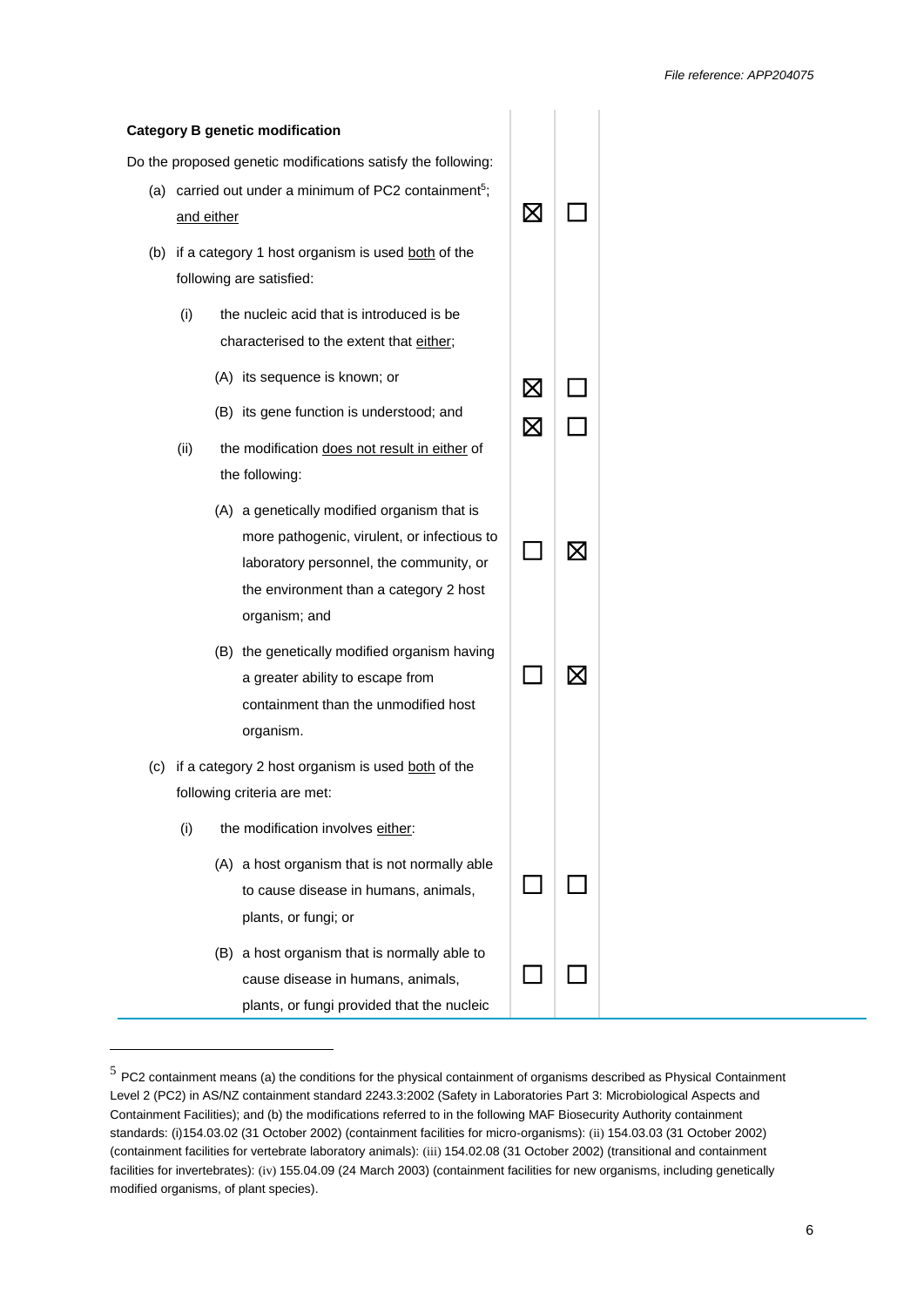| acid that is introduced is characterised to |  |
|---------------------------------------------|--|

8. In summary, I have concluded that the information requirements in section 42A(1) are satisfied and the host organisms and proposed genetic modifications conform to the requirements for host organism and genetic modification in the Low-Risk Regulations as required by section 42A(2).

#### **Other Considerations**

- 9. The decision to carry out a rapid assessment under section 42A is a discretionary decision. Therefore, you are not obliged to carry out a rapid assessment just because the criteria in section 42A are met. In deciding whether to carry out a rapid assessment of the application, you should be aware of the following:
	- The applicant already holds an approval for the development of lentiviral vectors and the development of genetically modified T cells, which is limited in its purpose solely to CD8+ T cells. The current application broadens the approved T cells beyond the CD8<sup>+</sup> T cells allowed under their current approval to all human T cells.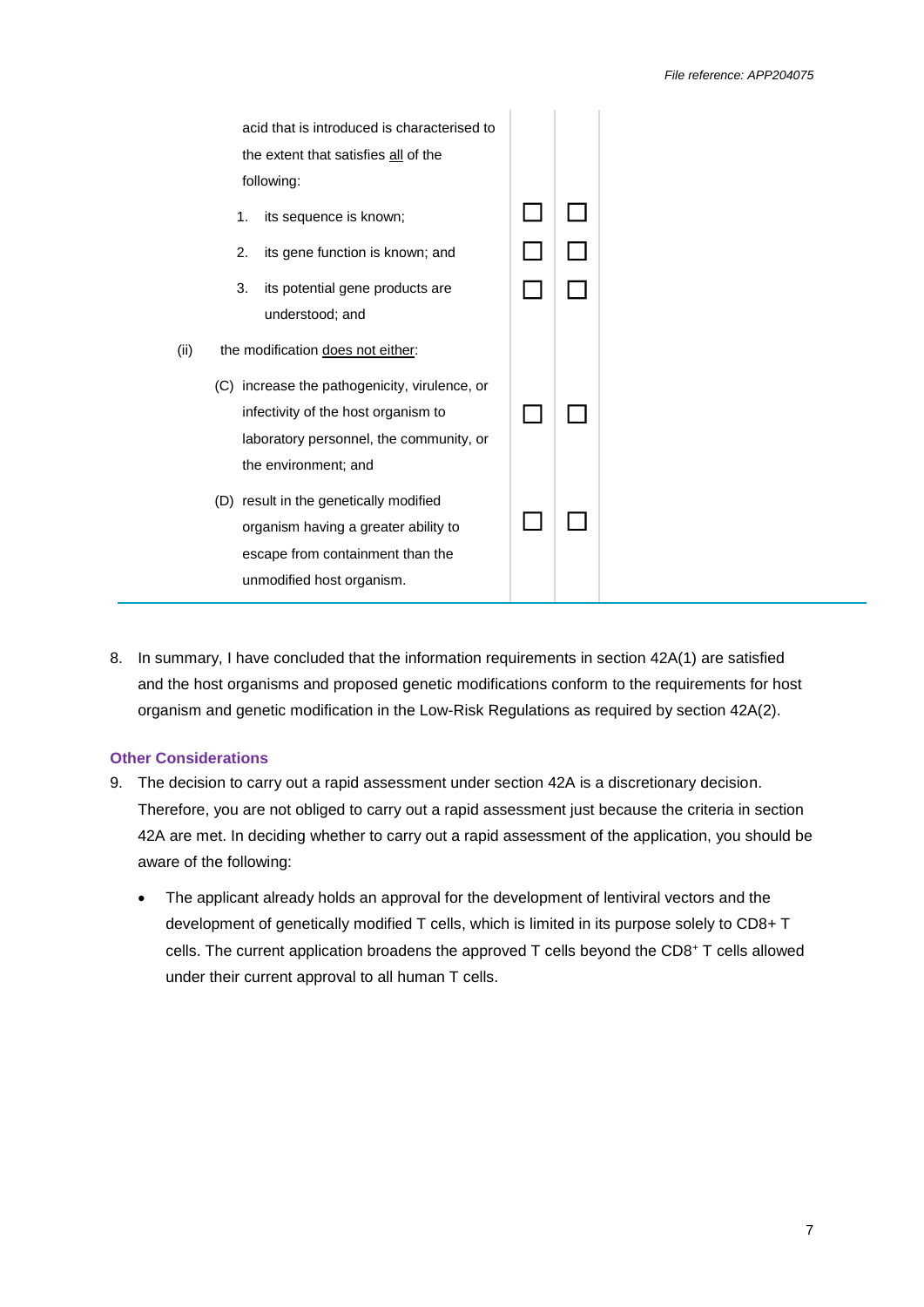### **Recommendation**

- 10. I have assessed the application against the statutory criteria and consider that it meets the requirements set out in section 42A of the Act, and the Low-Risk Regulations.
- 11. I therefore recommend that a rapid assessment of this application is undertaken in accordance with section 42A of the HSNO Act.

**Dr Tim Strabala**

24 July 2020

Date

Acting Manager and Principal Scientist, New Organisms

### **Decision**

#### **Rapid assessment critera**

 $\boxtimes$  I agree that application APP204075 meets the requirements of section 42A of the HSNO Act.

 $\Box$  I do not agree that application APP204075 meets the requirements of section 42A of the HSNO Act.

#### **Decision whether to undertake rapid assessment**

 $\boxtimes$  I have decided that application APP204075 should be subject to a rapid assessment of the adverse effects of carrying out this project under section 42A of the HSNO Act.

□ I have decided that application APP204075 should not be subject to a rapid assessment of the adverse effects of carrying out this project under section 42A of the HSNO Act.

.<br>nvi∤on⁄mental<br>ro∤ection Aut<u>h</u>ority

**Dr Clark Ehlers**

Date 27/07/2020

General Manager (Acting), Hazardous Substances and New **Organisms**